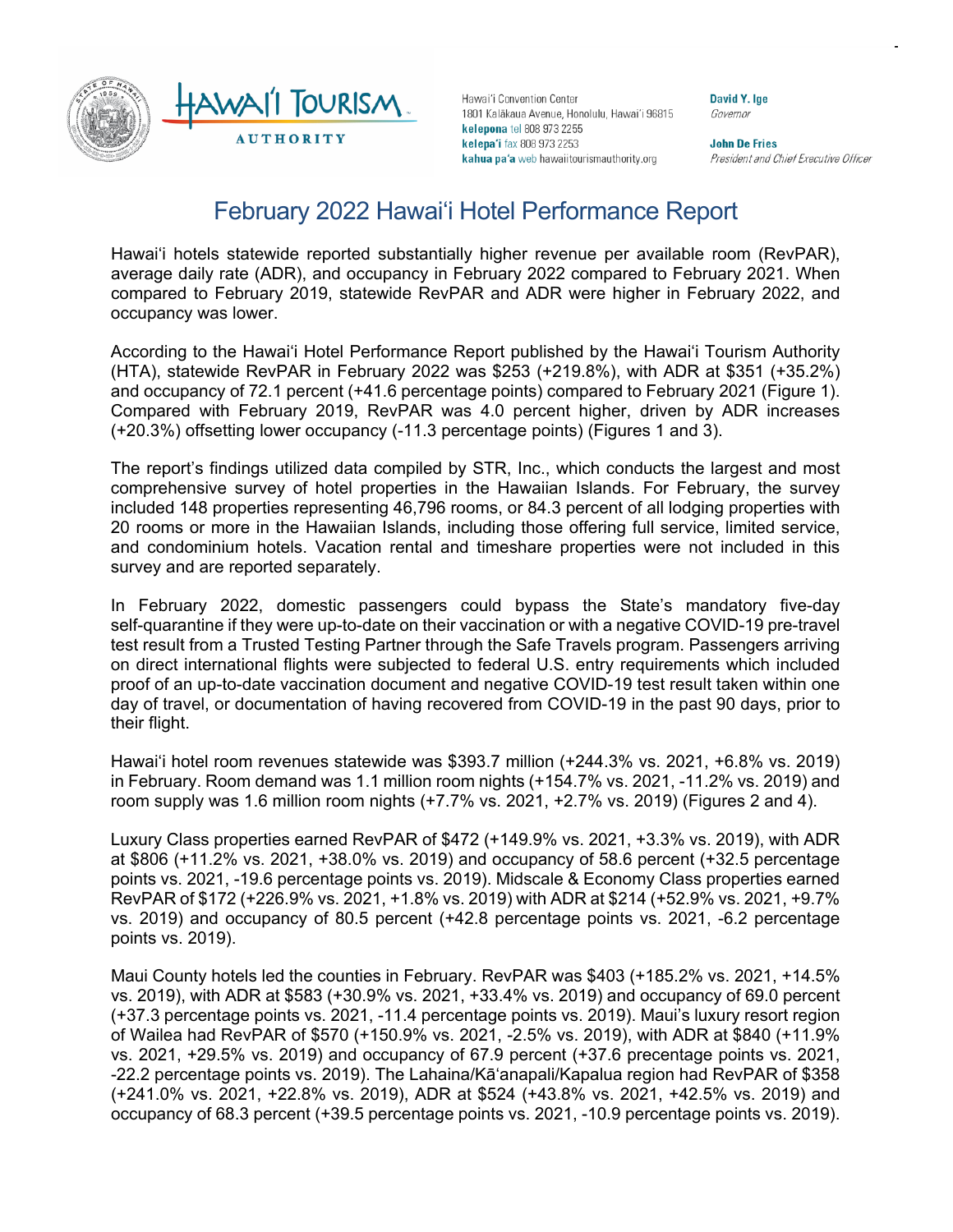Hotels on the island of Hawai'i reported RevPAR at \$314 (+226.3% vs. 2021, +35.8% vs. 2019), with ADR at \$403 (+47.9% vs. 2021, +42.1% vs. 2019), and occupancy of 77.9 percent (+42.6 percentage points vs. 2021, -3.6 percentage points vs. 2019). Kohala Coast hotels earned RevPAR of \$470 (+216.4% vs. 2021, +45.6% vs. 2019), with ADR at \$622 (+44.9% vs. 2021, +57.6% vs. 2019), and occupancy of 75.6 percent (+41.0 percentage points vs. 2021, -6.2 percentage points vs. 2019).

Kaua'i hotels earned RevPAR of \$294 (+491.0% vs. 2021, +29.3% vs. 2019), with ADR at \$375 (+102.5% vs. 2021, +23.3% vs. 2019) and occupancy of 78.3 percent (+51.5 percentage points vs. 2021, +3.6 percentage points vs. 2019).

O'ahu hotels reported RevPAR of \$168 (+239.9% vs. 2021, -17.1% vs. 2019) in February, with ADR at \$236 (+39.4% vs. 2021, +0.6% vs. 2019) and occupancy of 71.2 percent (+42.0 percentage points vs. 2021, -15.2 percentage points vs. 2019). Waikīkī hotels earned \$159 (+253.0% vs. 2021, -20.1% vs. 2019) in RevPAR with ADR at \$224 (+36.0% vs. 2021, -2.8% vs. 2019) and occupancy of 71.2 percent (+43.7 percentage points vs. 2021, -15.4 percentge points vs. 2019).

Tables of hotel performance statistics, including data presented in the report are available for viewing online at: <https://www.hawaiitourismauthority.org/research/infrastructure-research/>

## **About the Hawai'i Hotel Performance Report**

The Hawai'i Hotel Performance Report is produced using hotel survey data compiled by STR, Inc., the largest survey of its kind in Hawai'i. The survey generally excludes properties with under 20 lodging units, such as small bed and breakfasts, youth hostels, single-family vacation rentals, cottages, individually rented vacation condominiums and sold timeshare units no longer available for hotel use. The data has been weighted both geographically and by class of property to compensate for any over and/or under representation of hotel survey participants by location and type.

For February 2022, the survey included 148 properties representing 46,796 rooms, or 84.3 percent of all lodging properties with 20 rooms or more in the Hawaiian Islands, including full service, limited service, and condominium hotels. The February survey included 76 properties on O'ahu representing 29,092 rooms (94.9%); 40 properties in the County of Maui, representing 9,631 rooms (72.6%); 16 properties on the island of Hawai'i, representing 4,887 rooms (69.7%); and 16 properties on Kaua'i, representing 3,186 rooms (69.3%).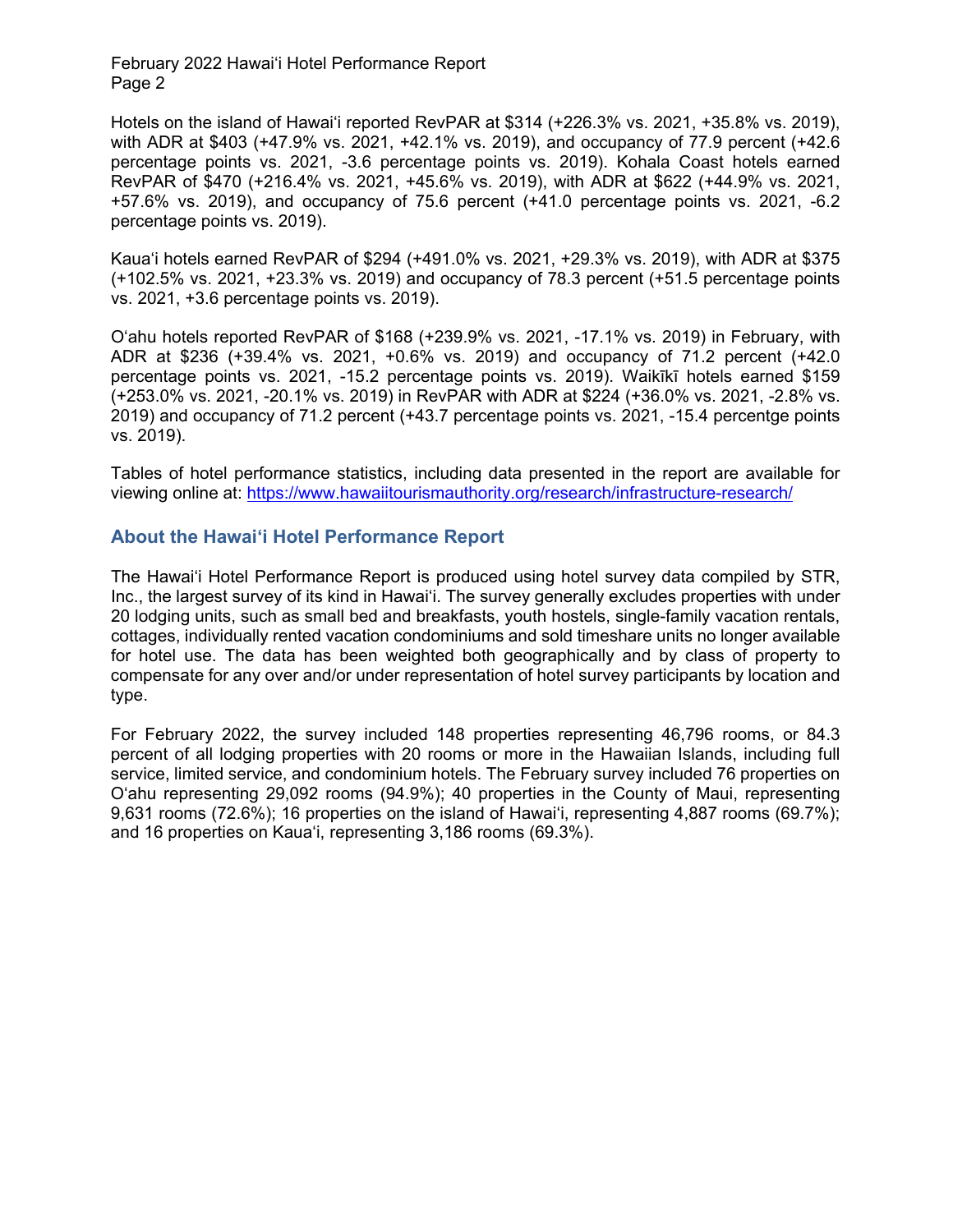|                             | Occupancy % |       |            |          | <b>Average Daily Rate</b> |               |          | <b>RevPAR</b> |        |  |
|-----------------------------|-------------|-------|------------|----------|---------------------------|---------------|----------|---------------|--------|--|
|                             |             |       | Percentage |          |                           | $\frac{0}{0}$ |          |               | $\%$   |  |
|                             | 2022        | 2021  | Pt. Change | 2022     | 2021                      | Change        | 2022     | 2021          | Change |  |
|                             |             |       |            |          |                           |               |          |               |        |  |
| State of Hawai'i            | 72.1%       | 30.5% | 41.6%      | \$350.98 | \$259.66                  | 35.2%         | \$253.18 | \$79.17       | 219.8% |  |
| <b>Luxury Class</b>         | 58.6%       | 26.1% | 32.5%      | \$805.81 | \$724.86                  | 11.2%         | \$472.06 | \$188.91      | 149.9% |  |
| <b>Upper Upscale Class</b>  | 73.8%       | 27.2% | 46.6%      | \$322.88 | \$243.70                  | 32.5%         | \$238.26 | \$66.23       | 259.7% |  |
| <b>Upscale Class</b>        | 76.0%       | 34.3% | 41.7%      | \$255.16 | \$175.29                  | 45.6%         | \$193.94 | \$60.10       | 222.7% |  |
| <b>Upper Midscale Class</b> | 72.6%       | 36.5% | 36.1%      | \$232.02 | \$164.79                  | 40.8%         | \$168.33 | \$60.12       | 180.0% |  |
| Midscale & Economy Class    | 80.5%       | 37.6% | 42.8%      | \$213.84 | \$139.88                  | 52.9%         | \$172.03 | \$52.63       | 226.9% |  |
|                             |             |       |            |          |                           |               |          |               |        |  |
| O'ahu                       | 71.2%       | 29.2% | 42.0%      | \$236.39 | \$169.53                  | 39.4%         | \$168.38 | \$49.54       | 239.9% |  |
| Waikīkī                     | 71.2%       | 27.4% | 43.7%      | \$223.71 | \$164.51                  | 36.0%         | \$159.19 | \$45.10       | 253.0% |  |
| Other O'ahu                 | 71.6%       | 42.0% | 29.7%      | \$307.39 | \$192.67                  | 59.5%         | \$220.19 | \$80.85       | 172.3% |  |
| O'ahu Luxury                | 44.9%       | 18.9% | 26.0%      | \$606.54 | \$458.86                  | 32.2%         | \$272.15 | \$86.60       | 214.3% |  |
| O'ahu Upper Upscale         | 73.2%       | 23.4% | 49.9%      | \$243.07 | \$196.94                  | 23.4%         | \$177.98 | \$46.03       | 286.7% |  |
| O'ahu Upscale               | 79.3%       | 39.0% | 40.3%      | \$194.05 | \$147.99                  | 31.1%         | \$153.97 | \$57.73       | 166.7% |  |
| O'ahu Upper Midscale        | 68.0%       | 34.8% | 33.3%      | \$156.04 | \$118.14                  | 32.1%         | \$106.16 | \$41.07       | 158.5% |  |
| O'ahu Midscale & Economy    | 77.9%       | 41.1% | 36.8%      | \$149.75 | \$100.14                  | 49.5%         | \$116.59 | \$41.15       | 183.3% |  |
| <b>Maui County</b>          | 69.0%       | 31.7% | 37.3%      | \$583.32 | \$445.64                  | 30.9%         | \$402.67 | \$141.21      | 185.2% |  |
| Wailea                      | 67.9%       | 30.3% | 37.6%      | \$840.07 | \$750.70                  | 11.9%         | \$570.04 | \$227.16      | 150.9% |  |
| Lahaina/Kā'anapali/Kapalua  | 68.3%       | 28.8% | 39.5%      | \$524.24 | \$364.55                  | 43.8%         | \$358.25 | \$105.05      | 241.0% |  |
| <b>Other Maui County</b>    | 69.8%       | 35.1% | 34.7%      | \$650.57 | \$525.33                  | 23.8%         | \$454.33 | \$184.55      | 146.2% |  |
| Maui County Luxury          | 59.9%       | 29.3% | 30.6%      | \$983.17 | \$823.91                  | 19.3%         | \$589.22 | \$241.71      | 143.8% |  |
| Maui County Upper           | 71.2%       | 32.2% | 39.0%      | \$473.58 | \$319.56                  | 48.2%         | \$337.34 | \$102.91      | 227.8% |  |
| Upscale & Upscale           |             |       |            |          |                           |               |          |               |        |  |
| <b>Island of Hawai'i</b>    | 77.9%       | 35.3% | 42.6%      | \$403.18 | \$272.68                  | 47.9%         | \$314.13 | \$96.28       | 226.3% |  |
| Kohala Coast                | 75.6%       | 34.6% | 41.0%      | \$621.87 | \$429.31                  | 44.9%         | \$470.10 | \$148.58      | 216.4% |  |
| <b>Kaua'i</b>               | 78.3%       | 26.8% | 51.5%      | \$375.34 | \$185.37                  | 102.5%        | \$293.96 | \$49.74       | 491.0% |  |

Note: Samples for some classes and regions were insufficient for reporting purposes, but these data were included in island and statewide totals.

#### **Figure 2: Hawai'i Hotel Performance by Measure February 2022**

|                                                                | <b>Supply</b><br>(thousands)<br>% |                        |                         |                        | Demand<br>(thousands) | $\frac{0}{0}$              | Revenue<br>(millions) |                      |                            |
|----------------------------------------------------------------|-----------------------------------|------------------------|-------------------------|------------------------|-----------------------|----------------------------|-----------------------|----------------------|----------------------------|
|                                                                | 2022                              | 2021                   | Change                  | 2022                   | 2021                  | Change                     | 2022                  | 2021                 | % Change                   |
| State of Hawai'i                                               | 1,554.9                           | 1,444.3                | 7.7%                    | 1,121.6                | 440.4                 | 154.7%                     | 393.7                 | 114.3                | 244.3%                     |
| O'ahu                                                          | 858.1                             | 778.3                  | 10.3%                   | 611.2                  | 227.4                 | 168.8%                     | 144.5                 | 38.6                 | 274.8%                     |
| Waikīkī                                                        | 728.8                             | 681.7                  | 6.9%                    | 518.6                  | 186.9                 | 177.5%                     | 116.0                 | 30.7                 | 277.3%                     |
| <b>Maui County</b><br>Wailea<br>Lahaina/Kāʻanapali/<br>Kapalua | 371.6<br>81.8<br>199.8            | 368.2<br>78.2<br>200.7 | 0.9%<br>4.7%<br>$-0.4%$ | 256.5<br>55.5<br>136.6 | 116.7<br>23.7<br>57.8 | 119.9%<br>134.7%<br>136.2% | 149.6<br>46.6<br>71.6 | 52.0<br>17.8<br>21.1 | 187.8%<br>162.6%<br>239.6% |
| <b>Island of Hawai'i</b><br>Kohala Coast                       | 196.4<br>82.8                     | 193.1<br>82.7          | 1.7%<br>0.2%            | 153.0<br>62.6          | 68.2<br>28.6          | 124.4%<br>118.9%           | 61.7<br>38.9          | 18.6<br>12.3         | 231.8%<br>217.0%           |
| Kaua'i                                                         | 128.8                             | 104.7                  | 23.0%                   | 100.9                  | 28.1                  | 259.0%                     | 37.9                  | 5.2                  | 627.0%                     |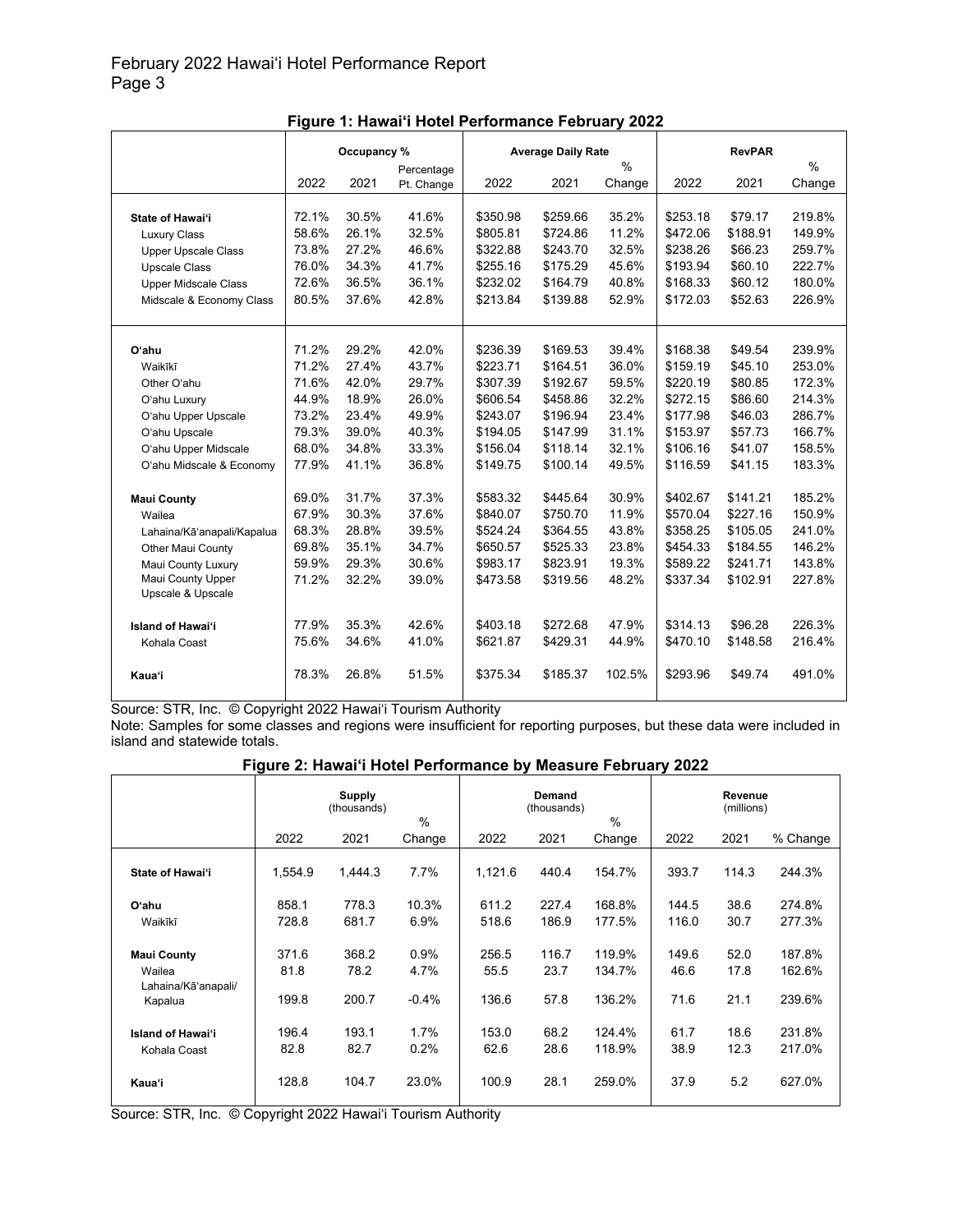|                             | Occupancy % |       |            | <b>Average Daily Rate</b> |          |               |          | <b>RevPAR</b> |               |
|-----------------------------|-------------|-------|------------|---------------------------|----------|---------------|----------|---------------|---------------|
|                             |             |       | Percentage |                           |          | $\frac{0}{0}$ |          |               | $\frac{0}{0}$ |
|                             | 2022        | 2019  | Pt. Change | 2022                      | 2019     | Change        | 2022     | 2019          | Change        |
|                             |             |       |            |                           |          |               |          |               |               |
| State of Hawai'i            | 72.1%       | 83.5% | $-11.3%$   | \$350.98                  | \$291.66 | 20.3%         | \$253.18 | \$243.46      | 4.0%          |
| <b>Luxury Class</b>         | 58.6%       | 78.2% | $-19.6%$   | \$805.81                  | \$584.03 | 38.0%         | \$472.06 | \$456.82      | 3.3%          |
| <b>Upper Upscale Class</b>  | 73.8%       | 85.0% | $-11.2%$   | \$322.88                  | \$284.37 | 13.5%         | \$238.26 | \$241.68      | $-1.4%$       |
| <b>Upscale Class</b>        | 76.0%       | 80.3% | $-4.3%$    | \$255.16                  | \$227.03 | 12.4%         | \$193.94 | \$182.40      | 6.3%          |
| <b>Upper Midscale Class</b> | 72.6%       | 88.9% | $-16.4%$   | \$232.02                  | \$170.40 | 36.2%         | \$168.33 | \$151.56      | 11.1%         |
| Midscale & Economy Class    | 80.5%       | 86.6% | $-6.2%$    | \$213.84                  | \$194.99 | 9.7%          | \$172.03 | \$168.91      | 1.8%          |
|                             |             |       |            |                           |          |               |          |               |               |
|                             |             |       |            |                           |          |               |          |               |               |
| Oʻahu                       | 71.2%       | 86.5% | $-15.2%$   | \$236.39                  | \$234.87 | 0.6%          | \$168.38 | \$203.06      | $-17.1%$      |
| Waikīkī                     | 71.2%       | 86.6% | $-15.4%$   | \$223.71                  | \$230.19 | $-2.8%$       | \$159.19 | \$199.33      | $-20.1%$      |
| Other O'ahu                 | 71.6%       | 85.6% | $-14.0%$   | \$307.39                  | \$263.52 | 16.6%         | \$220.19 | \$225.62      | $-2.4%$       |
| O'ahu Luxury                | 44.9%       | 73.1% | $-28.2%$   | \$606.54                  | \$486.80 | 24.6%         | \$272.15 | \$355.62      | $-23.5%$      |
| O'ahu Upper Upscale         | 73.2%       | 86.9% | $-13.7%$   | \$243.07                  | \$256.01 | $-5.1%$       | \$177.98 | \$222.52      | $-20.0%$      |
| O'ahu Upscale               | 79.3%       | 86.6% | $-7.3%$    | \$194.05                  | \$195.74 | $-0.9%$       | \$153.97 | \$169.59      | $-9.2%$       |
| O'ahu Upper Midscale        | 68.0%       | 89.6% | $-21.5%$   | \$156.04                  | \$161.42 | $-3.3%$       | \$106.16 | \$144.58      | $-26.6%$      |
| O'ahu Midscale & Economy    | 77.9%       | 92.2% | $-14.3%$   | \$149.75                  | \$139.32 | 7.5%          | \$116.59 | \$128.43      | $-9.2%$       |
|                             |             |       |            |                           |          |               |          |               |               |
| <b>Maui County</b>          | 69.0%       | 80.4% | $-11.4%$   | \$583.32                  | \$437.36 | 33.4%         | \$402.67 | \$351.75      | 14.5%         |
| Wailea                      | 67.9%       | 90.1% | $-22.2%$   | \$840.07                  | \$648.71 | 29.5%         | \$570.04 | \$584.47      | $-2.5%$       |
| Lahaina/Kā'anapali/Kapalua  | 68.3%       | 79.3% | $-10.9%$   | \$524.24                  | \$367.86 | 42.5%         | \$358.25 | \$291.63      | 22.8%         |
| <b>Other Maui County</b>    | 69.8%       | 81.9% | $-12.1%$   | \$650.57                  | \$523.21 | 24.3%         | \$454.33 | \$428.49      | 6.0%          |
| Maui County Luxury          | 59.9%       | 82.6% | $-22.7%$   | \$983.17                  | \$694.14 | 41.6%         | \$589.22 | \$573.44      | 2.8%          |
| Maui County Upper Upscale   | 71.2%       | 80.2% | $-9.0%$    | \$473.58                  | \$352.62 | 34.3%         | \$337.34 | \$282.91      | 19.2%         |
| & Upscale                   |             |       |            |                           |          |               |          |               |               |
| <b>Island of Hawai'i</b>    | 77.9%       | 81.6% | $-3.6%$    | \$403.18                  | \$283.74 | 42.1%         | \$314.13 | \$231.40      | 35.8%         |
|                             | 75.6%       | 81.8% | $-6.2%$    | \$621.87                  | \$394.63 | 57.6%         | \$470.10 | \$322.92      | 45.6%         |
| Kohala Coast                |             |       |            |                           |          |               |          |               |               |
| Kaua'i                      | 78.3%       | 74.7% | 3.6%       | \$375.34                  | \$304.37 | 23.3%         | \$293.96 | \$227.38      | 29.3%         |

**Figure 3: Hawai'i Hotel Performance February 2022 vs. 2019**

Note: Samples for some classes and regions were insufficient for reporting purposes, but these data were included in island and statewide totals.

#### **Figure 4: Hawai'i Hotel Performance by Measure February 2022 vs. 2019**

|                                          |               | <b>Supply</b><br>(thousands) | $\frac{0}{0}$   |               | Demand<br>(thousands) | $\frac{0}{0}$    |               | Revenue<br>(millions) | $\frac{0}{0}$  |
|------------------------------------------|---------------|------------------------------|-----------------|---------------|-----------------------|------------------|---------------|-----------------------|----------------|
|                                          | 2022          | 2019                         | Change          | 2022          | 2019                  | Change           | 2022          | 2019                  | Change         |
| State of Hawai'i                         | 1,554.9       | 1,514.0                      | 2.7%            | 1,121.6       | 1,263.8               | $-11.2%$         | 393.7         | 368.6                 | 6.8%           |
| O'ahu                                    | 858.1         | 851.3                        | 0.8%            | 611.2         | 736.0                 | $-17.0%$         | 144.5         | 172.9                 | $-16.4%$       |
| Waikīkī                                  | 728.8         | 730.5                        | $-0.2%$         | 518.6         | 632.6                 | $-18.0%$         | 116.0         | 145.6                 | $-20.3%$       |
| <b>Maui County</b><br>Wailea             | 371.6<br>81.8 | 356.3<br>61.4                | 4.3%<br>33.2%   | 256.5<br>55.5 | 286.6<br>55.3         | $-10.5%$<br>0.3% | 149.6<br>46.6 | 125.3<br>35.9         | 19.4%<br>29.9% |
| Lahaina/Kā'anapali/<br>Kapalua           | 199.8         | 199.8                        | 0.0%            | 136.6         | 158.4                 | $-13.8%$         | 71.6          | 58.3                  | 22.9%          |
| <b>Island of Hawai'i</b><br>Kohala Coast | 196.4<br>82.8 | 179.8<br>84.0                | 9.2%<br>$-1.4%$ | 153.0<br>62.6 | 146.7<br>68.7         | 4.3%<br>$-8.9%$  | 61.7<br>38.9  | 41.6<br>27.1          | 48.3%<br>43.5% |
| <b>Kaua</b> 'i                           | 128.8         | 126.6                        | 1.7%            | 100.9         | 94.6                  | 6.6%             | 37.9          | 28.8                  | 31.5%          |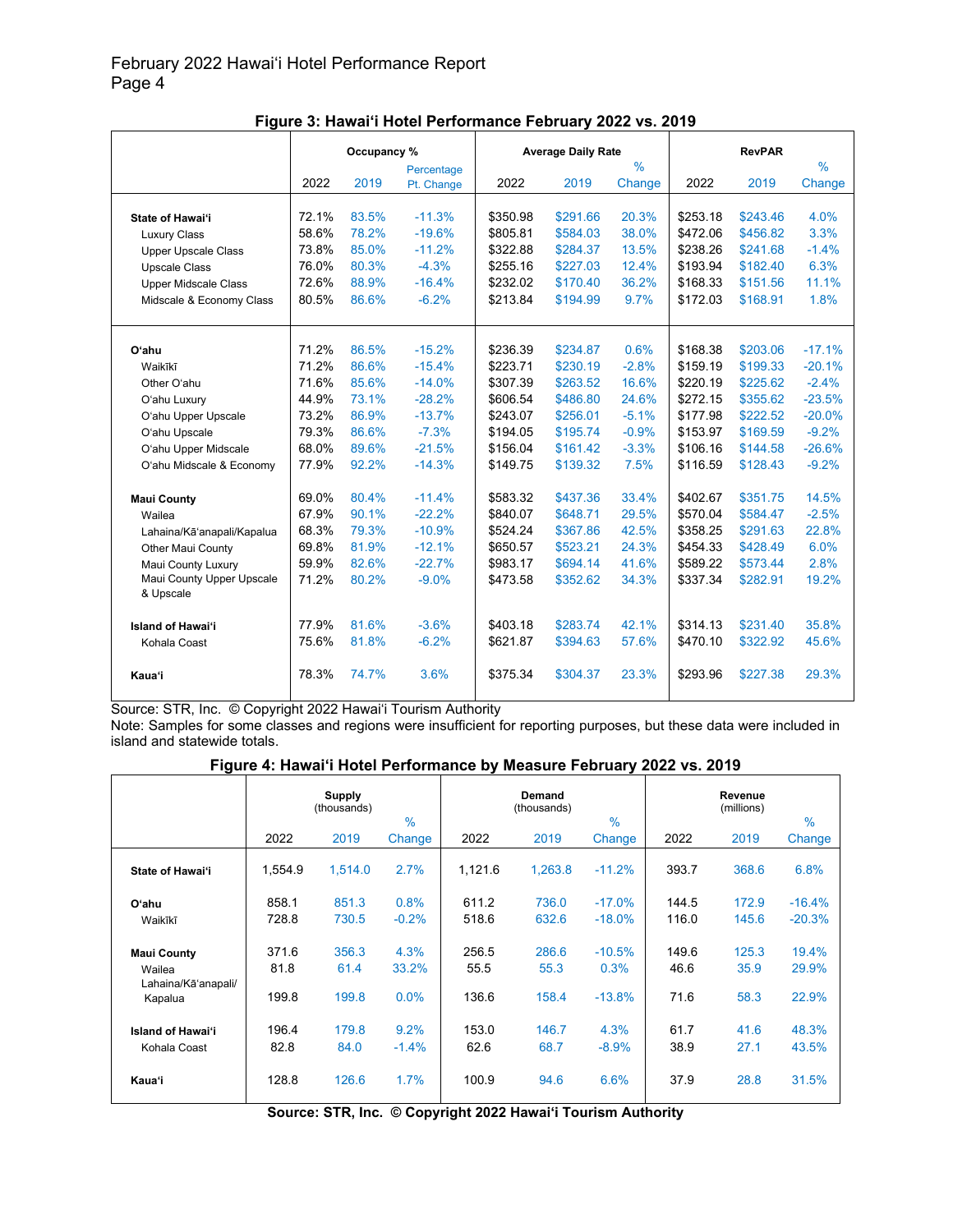|                             | Occupancy % |       |            |          | <b>Average Daily Rate</b> |               |          | <b>RevPAR</b> |               |  |
|-----------------------------|-------------|-------|------------|----------|---------------------------|---------------|----------|---------------|---------------|--|
|                             |             |       | Percentage |          |                           | $\frac{0}{0}$ |          |               | $\frac{0}{0}$ |  |
|                             | 2022        | 2021  | Pt. Change | 2022     | 2021                      | Change        | 2022     | 2021          | Change        |  |
|                             |             |       |            |          |                           |               |          |               |               |  |
| State of Hawai'i            | 68.5%       | 26.4% | 42.1%      | \$352.59 | \$256.61                  | 37.4%         | \$241.62 | \$67.86       | 256.1%        |  |
| <b>Luxury Class</b>         | 54.8%       | 21.3% | 33.5%      | \$818.23 | \$749.59                  | 9.2%          | \$448.48 | \$159.90      | 180.5%        |  |
| <b>Upper Upscale Class</b>  | 69.6%       | 23.1% | 46.4%      | \$319.78 | \$239.17                  | 33.7%         | \$222.45 | \$55.28       | 302.4%        |  |
| <b>Upscale Class</b>        | 72.8%       | 30.5% | 42.2%      | \$251.60 | \$174.27                  | 44.4%         | \$183.04 | \$53.18       | 244.2%        |  |
| <b>Upper Midscale Class</b> | 69.8%       | 33.3% | 36.5%      | \$250.51 | \$164.39                  | 52.4%         | \$174.94 | \$54.79       | 219.3%        |  |
| Midscale & Economy Class    | 78.5%       | 32.9% | 45.5%      | \$229.15 | \$141.00                  | 62.5%         | \$179.80 | \$46.44       | 287.2%        |  |
|                             |             |       |            |          |                           |               |          |               |               |  |
|                             |             |       |            |          |                           |               |          |               |               |  |
| O'ahu                       | 68.2%       | 26.0% | 42.2%      | \$239.04 | \$169.20                  | 41.3%         | \$163.06 | \$44.03       | 270.3%        |  |
| Waikīkī                     | 67.9%       | 24.2% | 43.7%      | \$226.47 | \$164.79                  | 37.4%         | \$153.79 | \$39.89       | 285.5%        |  |
| Other O'ahu                 | 69.9%       | 38.7% | 31.2%      | \$307.89 | \$188.45                  | 63.4%         | \$215.35 | \$72.95       | 195.2%        |  |
| O'ahu Luxury                | 42.0%       | 15.7% | 26.3%      | \$631.44 | \$475.03                  | 32.9%         | \$265.22 | \$74.80       | 254.6%        |  |
| O'ahu Upper Upscale         | 69.6%       | 20.4% | 49.1%      | \$244.96 | \$195.29                  | 25.4%         | \$170.39 | \$39.91       | 326.9%        |  |
| O'ahu Upscale               | 76.8%       | 35.2% | 41.6%      | \$196.93 | \$148.99                  | 32.2%         | \$151.27 | \$52.47       | 188.3%        |  |
| O'ahu Upper Midscale        | 65.8%       | 32.6% | 33.2%      | \$159.02 | \$119.56                  | 33.0%         | \$104.63 | \$38.98       | 168.4%        |  |
| O'ahu Midscale & Economy    | 76.4%       | 36.3% | 40.1%      | \$150.81 | \$101.12                  | 49.1%         | \$115.24 | \$36.69       | 214.1%        |  |
|                             |             |       |            |          |                           |               |          |               |               |  |
| <b>Maui County</b>          | 64.7%       | 26.4% | 38.3%      | \$594.12 | \$447.69                  | 32.7%         | \$384.40 | \$118.18      | 225.3%        |  |
| Wailea                      | 62.6%       | 24.0% | 38.6%      | \$871.16 | \$777.40                  | 12.1%         | \$545.56 | \$186.69      | 192.2%        |  |
| Lahaina/Kā'anapali/Kapalua  | 64.6%       | 23.4% | 41.2%      | \$519.41 | \$365.97                  | 41.9%         | \$335.43 | \$85.50       | 292.3%        |  |
| <b>Other Maui County</b>    | 64.8%       | 30.0% | 34.8%      | \$681.49 | \$523.87                  | 30.1%         | \$441.89 | \$157.32      | 180.9%        |  |
| Maui County Luxury          | 55.5%       | 24.1% | 31.4%      | \$995.27 | \$855.86                  | 16.3%         | \$552.70 | \$206.67      | 167.4%        |  |
| Maui County Upper           | 66.6%       | 26.6% | 40.0%      | \$462.52 | \$313.92                  | 47.3%         | \$308.25 | \$83.54       | 269.0%        |  |
| Upscale & Upscale           |             |       |            |          |                           |               |          |               |               |  |
| <b>Island of Hawai'i</b>    | 74.6%       | 30.5% | 44.1%      | \$396.79 | \$269.44                  | 47.3%         | \$295.88 | \$82.11       | 260.3%        |  |
| Kohala Coast                | 71.6%       | 29.2% | 42.4%      | \$617.06 | \$426.25                  | 44.8%         | \$441.81 | \$124.42      | 255.1%        |  |
|                             |             |       |            |          |                           |               |          |               |               |  |
| Kaua'i                      | 72.5%       | 22.3% | 50.3%      | \$370.15 | \$180.15                  | 105.5%        | \$268.51 | \$40.12       | 569.3%        |  |

**Figure 5: Hawai'i Hotel Performance Year-to-Date February 2022**

Note: Samples for some classes and regions were insufficient for reporting purposes, but these data were included in island and statewide totals.

#### **Figure 6: Hawai'i Hotel Performance by Measure Year-to-Date February 2022**

|                                                     | <b>Supply</b><br>(thousands)<br>$\%$ |                         |                      |                         | Demand<br>(thousands) | $\%$                       | Revenue<br>(millions)  |                      |                            |
|-----------------------------------------------------|--------------------------------------|-------------------------|----------------------|-------------------------|-----------------------|----------------------------|------------------------|----------------------|----------------------------|
|                                                     | 2022                                 | 2021                    | Change               | 2022                    | 2021                  | Change                     | 2022                   | 2021                 | % Change                   |
| State of Hawai'i                                    | 3,277.5                              | 3,028.1                 | 8.2%                 | 2,246.0                 | 800.8                 | 180.5%                     | 791.9                  | 205.5                | 285.4%                     |
| Oʻahu                                               | 1.808.2                              | 1.626.2                 | 11.2%                | 1,233.4                 | 423.1                 | 191.5%                     | 294.8                  | 71.6                 | 311.8%                     |
| Waikīkī                                             | 1,535.8                              | 1,422.7                 | 7.9%                 | 1,042.9                 | 344.4                 | 202.8%                     | 236.2                  | 56.8                 | 316.2%                     |
| <b>Maui County</b><br>Wailea<br>Lahaina/Kāʻanapali/ | 787.0<br>172.4<br>425.0              | 775.8<br>164.7<br>422.9 | 1.4%<br>4.7%<br>0.5% | 509.2<br>108.0<br>274.5 | 204.8<br>39.6<br>98.8 | 148.6%<br>172.9%<br>177.8% | 302.5<br>94.1<br>142.6 | 91.7<br>30.8<br>36.2 | 230.0%<br>205.8%<br>294.3% |
| Kapalua                                             |                                      |                         |                      |                         |                       |                            |                        |                      |                            |
| <b>Island of Hawai'i</b>                            | 414.4                                | 407.0                   | 1.8%                 | 309.0                   | 124.0                 | 149.2%                     | 122.6                  | 33.4                 | 266.9%                     |
| Kohala Coast                                        | 174.5                                | 174.2                   | 0.2%                 | 125.0                   | 50.8                  | 145.8%                     | 77.1                   | 21.7                 | 255.8%                     |
| <b>Kaua'i</b>                                       | 268.0                                | 219.1                   | 22.3%                | 194.4                   | 48.8                  | 298.3%                     | 71.9                   | 8.8                  | 718.4%                     |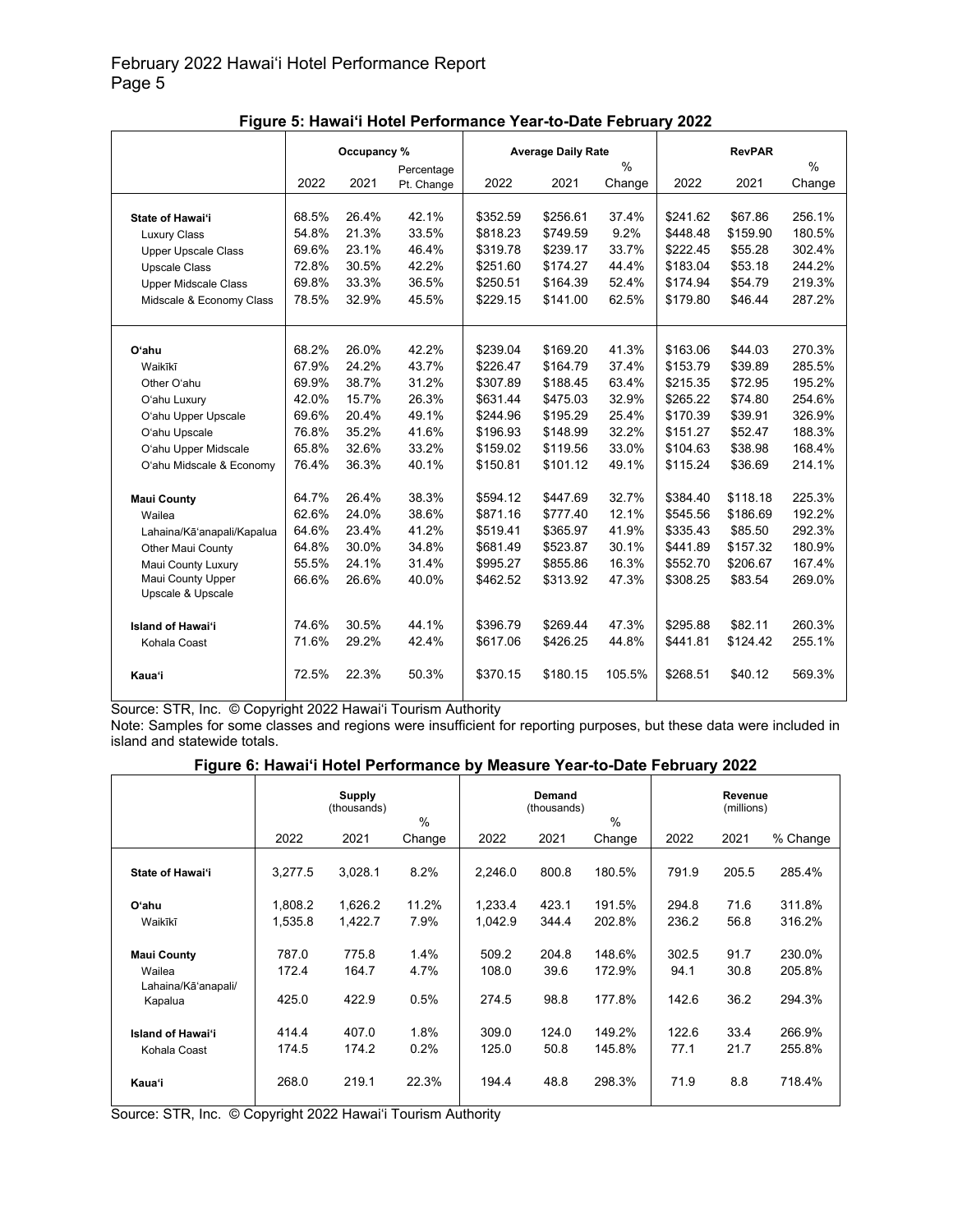|                             | Occupancy % |       |            | <b>Average Daily Rate</b> |          |               |          |          |          |
|-----------------------------|-------------|-------|------------|---------------------------|----------|---------------|----------|----------|----------|
|                             |             |       | Percentage |                           |          | $\frac{9}{6}$ |          |          | $\%$     |
|                             | 2022        | 2019  | Pt. Change | 2022                      | 2019     | Change        | 2022     | 2019     | Change   |
|                             |             |       |            |                           |          |               |          |          |          |
| State of Hawai'i            | 68.5%       | 81.4% | $-12.8%$   | \$352.59                  | \$294.69 | 19.6%         | \$241.62 | \$239.81 | 0.8%     |
| <b>Luxury Class</b>         | 54.8%       | 75.9% | $-21.1%$   | \$818.23                  | \$599.63 | 36.5%         | \$448.48 | \$454.96 | $-1.4%$  |
| <b>Upper Upscale Class</b>  | 69.6%       | 83.4% | $-13.9%$   | \$319.78                  | \$288.57 | 10.8%         | \$222.45 | \$240.77 | $-7.6%$  |
| <b>Upscale Class</b>        | 72.8%       | 78.1% | $-5.3%$    | \$251.60                  | \$225.36 | 11.6%         | \$183.04 | \$176.00 | 4.0%     |
| <b>Upper Midscale Class</b> | 69.8%       | 85.7% | $-15.9%$   | \$250.51                  | \$167.88 | 49.2%         | \$174.94 | \$143.90 | 21.6%    |
| Midscale & Economy Class    | 78.5%       | 84.3% | $-5.9%$    | \$229.15                  | \$192.19 | 19.2%         | \$179.80 | \$162.05 | 11.0%    |
|                             |             |       |            |                           |          |               |          |          |          |
|                             |             |       |            |                           |          |               |          |          |          |
| O'ahu                       | 68.2%       | 84.3% | $-16.1%$   | \$239.04                  | \$237.56 | 0.6%          | \$163.06 | \$200.32 | $-18.6%$ |
| Waikīkī                     | 67.9%       | 84.6% | $-16.7%$   | \$226.47                  | \$232.86 | $-2.7%$       | \$153.79 | \$197.10 | $-22.0%$ |
| Other O'ahu                 | 69.9%       | 82.4% | $-12.4%$   | \$307.89                  | \$266.73 | 15.4%         | \$215.35 | \$219.76 | $-2.0%$  |
| O'ahu Luxury                | 42.0%       | 70.7% | $-28.7%$   | \$631.44                  | \$507.64 | 24.4%         | \$265.22 | \$358.98 | $-26.1%$ |
| O'ahu Upper Upscale         | 69.6%       | 85.8% | $-16.3%$   | \$244.96                  | \$260.09 | $-5.8%$       | \$170.39 | \$223.22 | $-23.7%$ |
| O'ahu Upscale               | 76.8%       | 83.9% | $-7.1%$    | \$196.93                  | \$193.91 | 1.6%          | \$151.27 | \$162.64 | $-7.0%$  |
| O'ahu Upper Midscale        | 65.8%       | 86.1% | $-20.3%$   | \$159.02                  | \$158.99 | 0.0%          | \$104.63 | \$136.87 | $-23.6%$ |
| O'ahu Midscale & Economy    | 76.4%       | 89.0% | $-12.6%$   | \$150.81                  | \$135.43 | 11.4%         | \$115.24 | \$120.57 | $-4.4%$  |
|                             |             |       |            |                           |          |               |          |          |          |
| <b>Maui County</b>          | 64.7%       | 77.9% | $-13.2%$   | \$594.12                  | \$438.19 | 35.6%         | \$384.40 | \$341.42 | 12.6%    |
| Wailea                      | 62.6%       | 87.8% | $-25.2%$   | \$871.16                  | \$650.25 | 34.0%         | \$545.56 | \$570.94 | $-4.4%$  |
| Lahaina/Kā'anapali/Kapalua  | 64.6%       | 76.5% | $-12.0%$   | \$519.41                  | \$369.46 | 40.6%         | \$335.43 | \$282.75 | 18.6%    |
| <b>Other Maui County</b>    | 64.8%       | 79.7% | $-14.8%$   | \$681.49                  | \$522.44 | 30.4%         | \$441.89 | \$416.28 | 6.2%     |
| Maui County Luxury          | 55.5%       | 79.7% | $-24.2%$   | \$995.27                  | \$707.09 | 40.8%         | \$552.70 | \$563.45 | $-1.9%$  |
| Maui County Upper Upscale   | 66.6%       | 77.6% | $-11.0%$   | \$462.52                  | \$350.93 | 31.8%         | \$308.25 | \$272.46 | 13.1%    |
| & Upscale                   |             |       |            |                           |          |               |          |          |          |
| <b>Island of Hawai'i</b>    | 74.6%       | 79.1% | $-4.5%$    | \$396.79                  | \$290.96 | 36.4%         | \$295.88 | \$230.08 | 28.6%    |
|                             |             |       |            |                           |          |               |          |          |          |
| Kohala Coast                | 71.6%       | 78.9% | $-7.3%$    | \$617.06                  | \$409.25 | 50.8%         | \$441.81 | \$323.04 | 36.8%    |
| Kaua'i                      | 72.5%       | 74.6% | $-2.0%$    | \$370.15                  | \$312.67 | 18.4%         | \$268.51 | \$233.18 | 15.2%    |

**Figure 7: Hawai'i Hotel Performance Year-to-Date February 2022 vs. 2019**

Note: Samples for some classes and regions were insufficient for reporting purposes, but these data were included in island and statewide totals.

#### **Figure 8: Hawai'i Hotel Performance by Measure Year-to-Date February 2022 vs. 2019**

|                               |         | <b>Supply</b><br>(thousands) | $\frac{0}{0}$ |         | Demand<br>(thousands) | $\frac{0}{0}$ |       | Revenue<br>(millions) | $\frac{0}{0}$ |
|-------------------------------|---------|------------------------------|---------------|---------|-----------------------|---------------|-------|-----------------------|---------------|
|                               | 2022    | 2019                         | Change        | 2022    | 2019                  | Change        | 2022  | 2019                  | Change        |
| State of Hawai'i              | 3,277.5 | 3,190.2                      | 2.7%          | 2,246.0 | 2,596.1               | $-13.5%$      | 791.9 | 765.0                 | 3.5%          |
| O'ahu                         | 1.808.2 | 1.793.7                      | 0.8%          | 1.233.4 | 1.512.5               | $-18.5%$      | 294.8 | 359.3                 | $-17.9%$      |
| Waikīkī                       | 1.535.8 | 1,539.3                      | $-0.2%$       | 1.042.9 | 1.302.9               | $-20.0%$      | 236.2 | 303.4                 | $-22.1%$      |
| <b>Maui County</b>            | 787.0   | 750.8                        | 4.8%          | 509.2   | 585.0                 | $-13.0%$      | 302.5 | 256.3                 | 18.0%         |
| Wailea<br>Lahaina/Kā'anapali/ | 172.4   | 129.4                        | 33.2%         | 108.0   | 113.7                 | $-5.0%$       | 94.1  | 73.9                  | 27.3%         |
| Kapalua                       | 425.0   | 421.0                        | 1.0%          | 274.5   | 322.2                 | $-14.8%$      | 142.6 | 119.0                 | 19.8%         |
| <b>Island of Hawai'i</b>      | 414.4   | 379.0                        | 9.4%          | 309.0   | 299.7                 | 3.1%          | 122.6 | 87.2                  | 40.6%         |
| Kohala Coast                  | 174.5   | 177.0                        | $-1.4%$       | 125.0   | 139.7                 | $-10.6%$      | 77.1  | 57.2                  | 34.9%         |
| Kaua'i                        | 268.0   | 266.7                        | 0.5%          | 194.4   | 198.9                 | $-2.3%$       | 71.9  | 62.2                  | 15.7%         |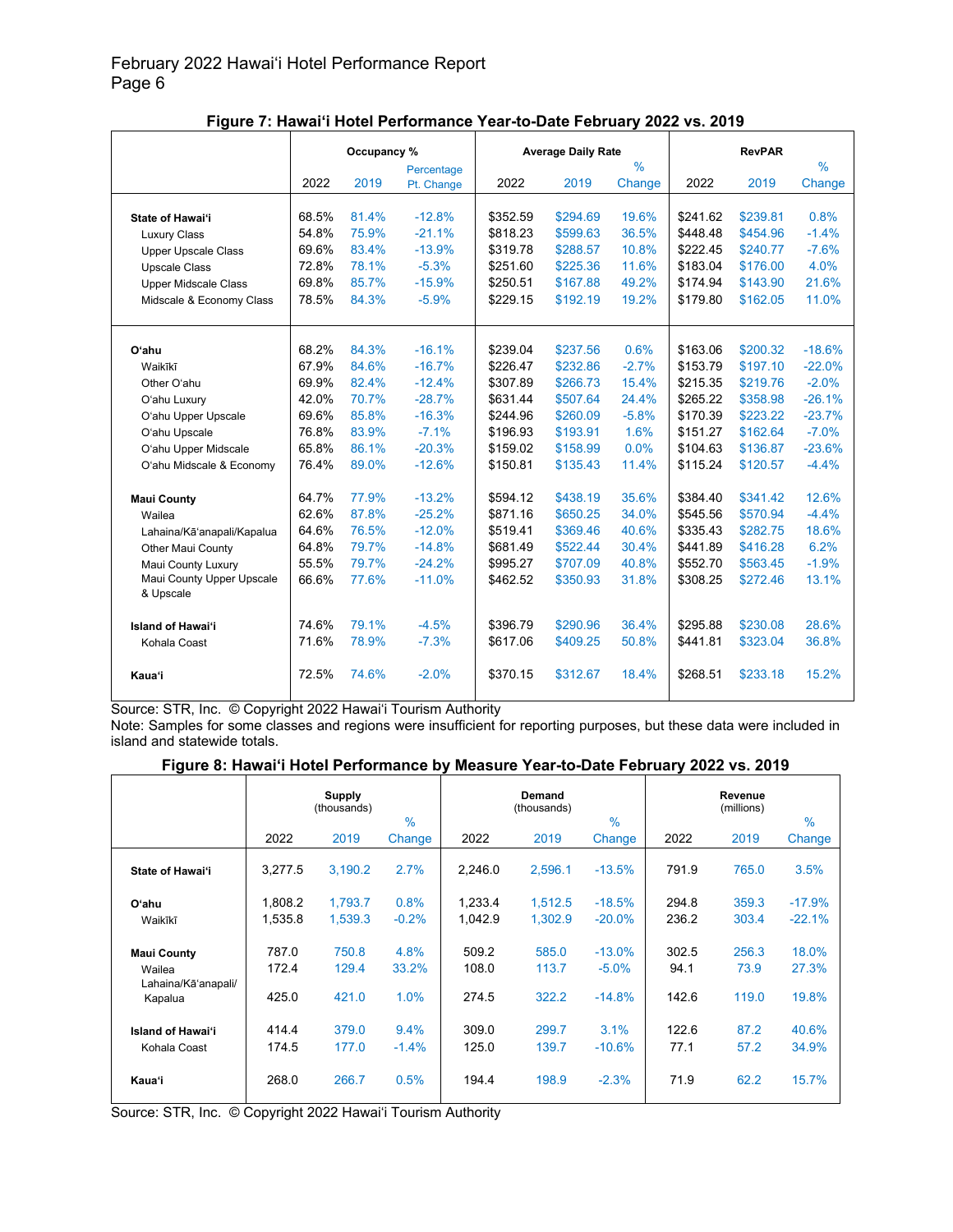



Source: STR, Inc. © Copyright 2022 Hawai'i Tourism Authority.



Source: STR, Inc. © Copyright 2022 Hawai'i Tourism Authority.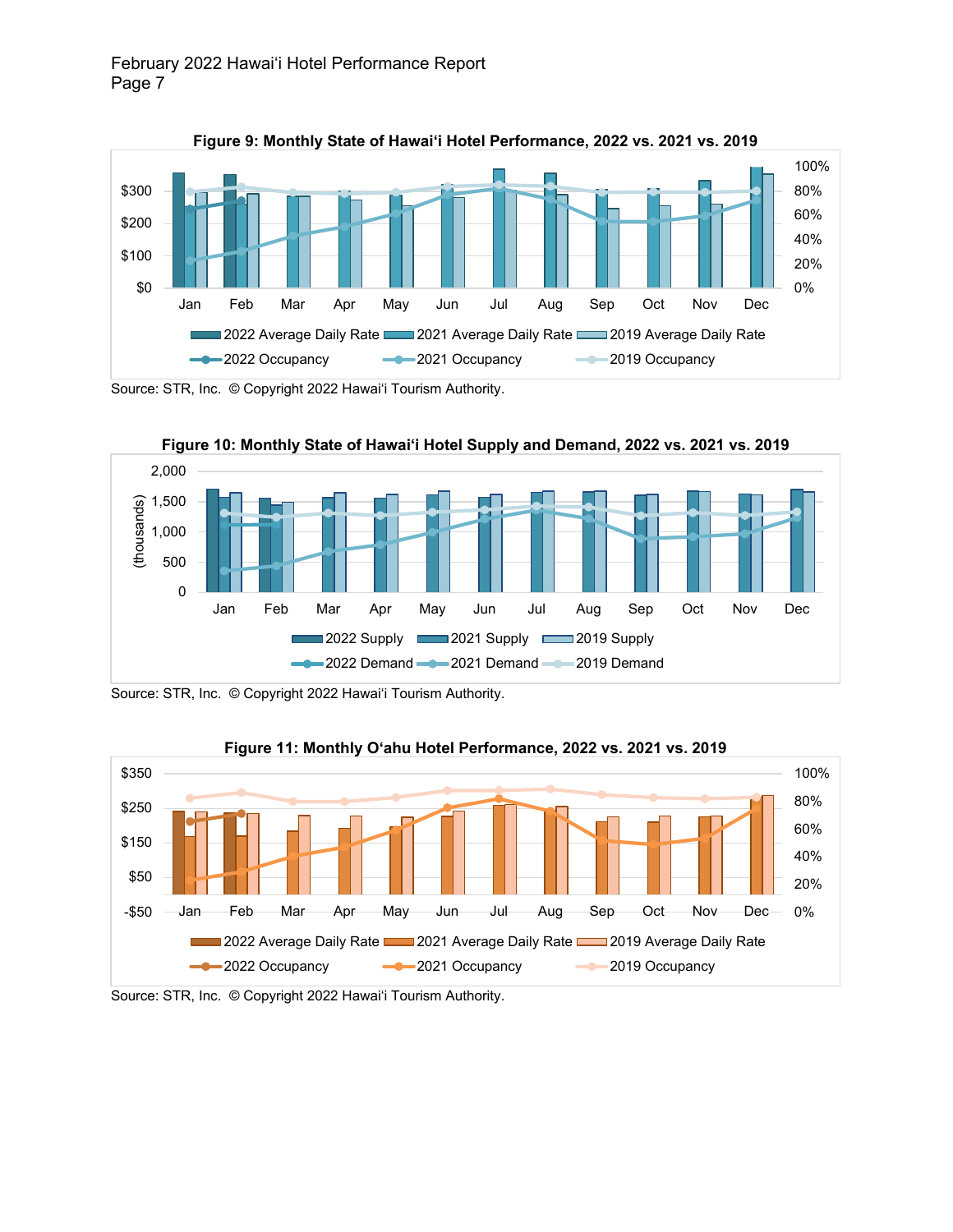

**Figure 12: Monthly O'ahu Hotel Supply and Demand, 2022 vs. 2021 vs. 2019**

Source: STR, Inc. © Copyright 2022 Hawai'i Tourism Authority.









Source: STR, Inc. © Copyright 2022 Hawai'i Tourism Authority.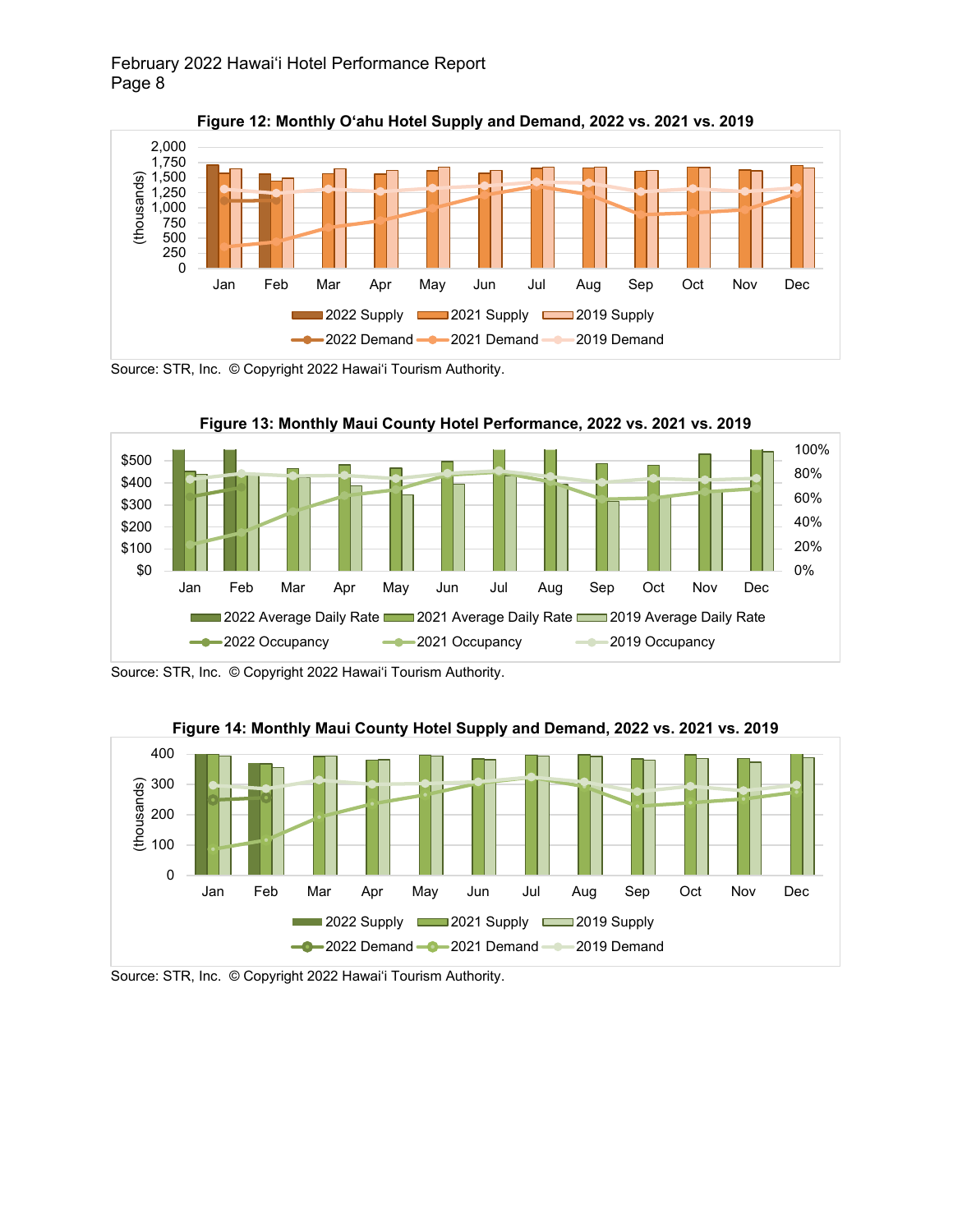

**Figure 15: Monthly Island of Hawai'i Hotel Performance, 2022 vs. 2021 vs. 2019**







Source: STR, Inc. © Copyright 2022 Hawai'i Tourism Authority.